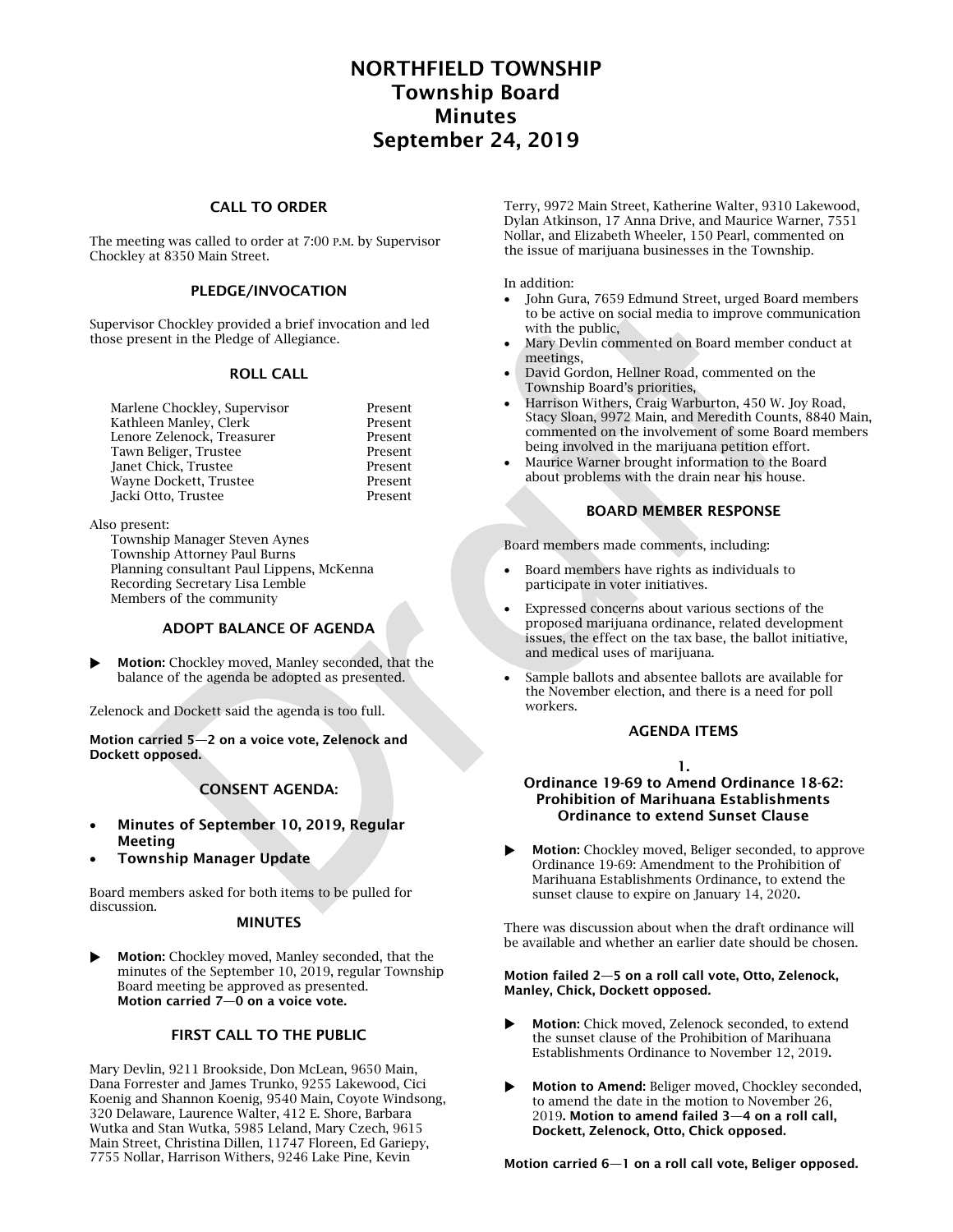Northfield Township Board Meeting Minutes of Regular Meeting Public Safety Building; 8350 Main Street September 24, 2019

#### 2.

## Ordinance 19-66: To Amend the Zoning Ordinance and to Establish Regulations and Standards for Marihuana Establishments

Planning consultant Paul Lippens referred to the maps he had prepared at the request of the Board to show the effect of buffers between marijuana businesses and various public facilities of 1,000 ft. (suggested by the Township Board), 500 ft. (recommended by the Planning Commission), and 300 ft. Board members made comments, including:

- The 1,000 ft buffer concentrates possible marijuana business sites in only one area, so the 500 ft. buffer is preferable.
- There was a question about whether state and federal laws indicate a 1,000 ft. buffer is required for schools regarding controlled substances. [Later in the meeting, in answer to a question from Beliger, Lippens said he mistakenly did not change the buffer from 500 ft. to 1,000 ft. after the July  $24^{\text{th}}$  vote by the Board].
- Motion: Chick moved, Zelenock seconded, to direct Mr. Burns to make sure the Board proposal to set a 500 ft. separation between marijuana facilities and schools is legal. Motion carried 7—0 on a voice vote.

Burns said he is generally comfortable with the current draft of the proposed ordinance.

There was a brief discussion about what fees and fines can be charged by the Township under the State law and changes needed to text of the proposal. In answer to questions, Lippens said under the 500 buffer and under the minimum lot size regulations, "stacked licenses" at one location would be treated as a single business for separation and size purposes.

There was a discussion about whether large grow facilities, which are indoor operations, should be allowed in the AR district. Lippens said the Planning Commission recommended allowing grow facilities in AR, but he recommended they be in industrial districts and that micro-businesses be allowed in AR. In answer to a question about lot size, Lippens confirmed that the proposed ordinance requires a minimum lot size (of 10 acres) only in the AR district. The Board asked Lippens to find out how many acres of land are zoned industrial.

Chick noted that a variety of unattractive and/or large and/or noisy uses are allowed by right or with permits in AR, including gun ranges, government buildings, kennels, landscaping businesses, and child care. She added that hemp can be grown outdoors and has the same smell as marijuana. Beliger said the proposed marijuana businesses are different because they involve drugs and are targets.

- Motion: Zelenock moved, Manley seconded, to remove Class C medical and recreational facilities from the AR district in proposed Ordinance 19-66. Motion carried 6—1 on a roll call vote, Dockett opposed.
- Motion: Beliger moved, Manley seconded, to remove Class B medical and recreational facilities from the AR district in proposed Ordinance 19-66. Motion failed

4—3 on a roll call vote, Dockett, Zelenock, Otto, Chick opposed.

 Motion: Zelenock moved, Manley seconded, to remove Class B medical facilities from the AR district in proposed Ordinance 19-66.

Lippens said he would recommend against removing only medical or recreational of any class from a specific district. There was discussion about whether it would be legal. It was noted there are differing number of plants allowed depending on whether the license is medical or recreational, but the problem of smell would be the same. Concern was expressed about forcing all of the grow businesses into one zoning district.

#### Motion carried 4—3 on a roll call vote, Otto, Dockett, Chick opposed.

Motion: Otto moved, Chick seconded, to extend micro-businesses into the AR district.

In answer to a question, Lippens said requiring certain businesses to be on a paved road is an option.

- Amendment to motion: Zelenock moved, Otto seconded, that the motion be amended to add that a condition for such businesses be that they be located on a paved road. Amendment to motion carried 4—3 on a roll call vote, Manley, Beliger, and Dockett opposed.
- Amended motion: Otto moved, Chick seconded, to extend micro-businesses into the AR district, subject to them being located on a paved road. Amended motion failed 3—4 on a roll call vote, Beliger, Manley, Chockley, Dockett opposed.
- Motion: Otto moved to remove from page 2: "Whereas, the Board considered the recommendations of the Planning Commission and public comments and voted on the modifications included herein."

Beliger and Zelenock said the Commission's recommendations were discussed by the Board after sufficient information was received. Beliger said the recommendations were reviewed, but the Board did not agree with all of them.

#### Otto withdrew her motion.

- Motion: Beliger moved, Manley seconded, to prohibit marijuana retailers and marijuana provisioning centers in the Township. Motion failed 4—3 on a roll call vote, Otto, Dockett, Zelenock, Chick opposed.
- Motion: Otto moved, Beliger seconded, that on page 10, number 13 (Section 36-761, item13), "Security Cameras shall comply with all State requirements." be changed to, "Security Cameras, which include recordings and all recordkeeping, shall comply with all State requirements." Motion carried 7—0 on a voice.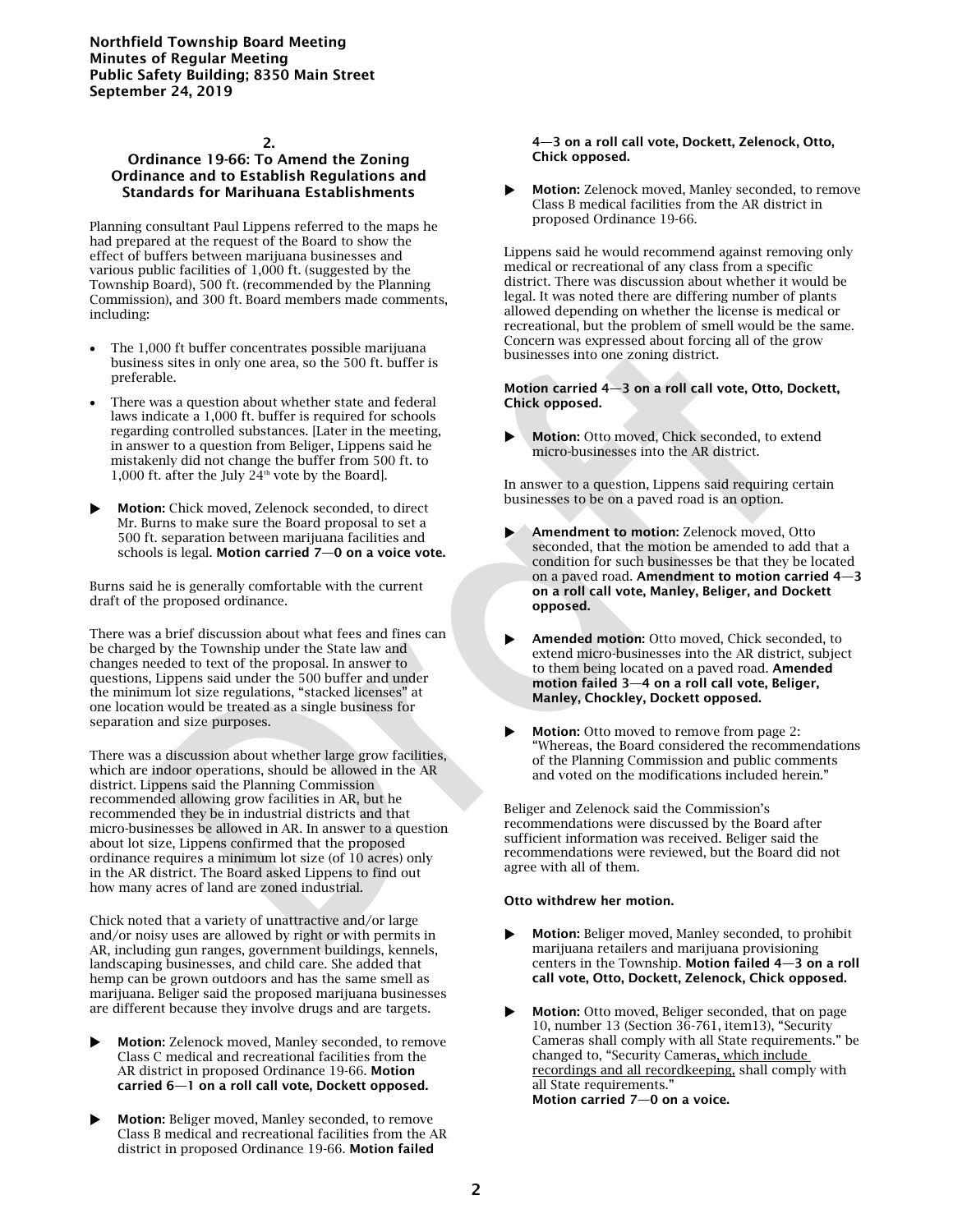### Northfield Township Board Meeting Minutes of Regular Meeting Public Safety Building; 8350 Main Street September 24, 2019

- Motion: Otto moved, Beliger seconded, that on page 11, in item 16C, the wording be, "The filtration system shall be maintained in working order and shall be in use. The filters shall be changed a minimum of once every 365 days, or according to manufacturer recommendations, whichever is less." Motion carried 7—0 on a voice vote.
- **Motion:** Otto moved, Beliger seconded, to change "zoning code amendment" to "ordinance amendment" on page 13. Motion carried 7—0 on a voice vote.
- Motion: Chick moved, Otto seconded, to table the balance of the agenda beyond Ordinance 19-67. Motion carried 7—0 on a voice vote.

#### 3.

### Ordinance 19-67: Add Chapter 23 to the Code of Ordinances to establish a Permitting Process for Marihuana Establishments

- Motion: Otto moved, Chick seconded, to change in section 23-4(1)(a) the number of grower facilities from 12 permits to six permits for recreation marijuana and six permits for medical marijuana. Motion carried 7—0 on a voice vote.
- Motion: Zelenock moved, Chick seconded, that the statement in Section 23-7(2)(b)(i), be updated to add "to meet the State requirements." Motion carried 7—0 on a voice vote.

There was discussion about whether the hours listed in Section 23-8(3) should conform to the hours of operation listed in Ordinance 19-66. It was agreed to leave the language as is.

Regarding the statement, "An application to amend an existing permit to change the location of the facility shall be submitted no later than 90 days before the existing permit expires," Chockley asked whether 90 days is sufficient time for processing of a revision to the CUP and new site plan.

- Motion: Chockley moved, Beliger seconded, that following the statement, "An application to amend an existing permit to change the location of the facility shall be submitted no later than 90 days before the existing permit expires." the wording "All site plan approvals and conditional use permit approvals shall be required." be added. Motion carried 6—1 on a voice vote, Dockett opposed.
- **Motion:** Otto moved, Beliger seconded, to change the wording "zoning code amendment" to "ordinance amendment." Motion carried 7—0 on a voice vote.
- Motion: Chick moved, Otto seconded, to approve the pre-application questionnaire for the Marijuana Facilities Permit.

There was discussion about the purpose of the questionnaire, how it fits into the timeline of an applicant getting State approval and Township approval of permits, and specific wording of various sections.

Zelenock said submittal by the applicant of the proofs of land ownership, etc. should be required.

- Amendment to motion: Chockley moved, Otto seconded, to amend the motion to be subject to the following changes being made:
	- Instead of the application being returned to "the Township Clerk, Kathy Manley" that it be returned to "the Planning Department" and to change the telephone extension accordingly.
	- 2. Change "Has the business received a Zoning Compliance Permit?" to "Has the business filed a Zoning Compliance Application?" and change "Has the business received a Certificate of Occupancy?" to "Has the applicant applied for a State license?"
	- 3. Require attachment of documentation showing proof of (a) application for zoning compliance , (b) application to the State, and (c) of land ownership or lease.

In answer to a question from Dockett, Lippens said either proof of ownership or a lease be provided, and that the conditional use application be signed by the owner since CUP approvals go with the land.

### Amendment to motion carried 7—0 on a voice vote.

- Amended motion: Chick moved, Otto seconded, to approve the pre-application questionnaire for the Marijuana Facilities Permit, subject to the following changes being made:
	- 1. Instead of the application being returned to "the Township Clerk, Kathy Manley" that it be returned to "the Planning Department" and to change the telephone extension accordingly.
	- 2. Change "Has the business received a Zoning Compliance Permit?" to "Has the business filed a Zoning Compliance Application?" and change "Has the business received a Certificate of Occupancy?" to "Has the applicant applied for a State license?"
	- 3. Require attachment of documentation showing proof of (a) application for zoning compliance , (b) application to the State, and (c) of land ownership or lease.

#### Amended motion carried 7—0 on a voice vote.

- Motion: Zelenock moved, Chick seconded, that under "Type of Permit Requested" the application be amended as follows:
	- a. The classes of Medical and Adult Use permits be listed separately with Class A, Class B, and Class C for each, and
	- b. to add " $\Box$  Micro Business"

#### Motion carried 7—0 on a voice vote.